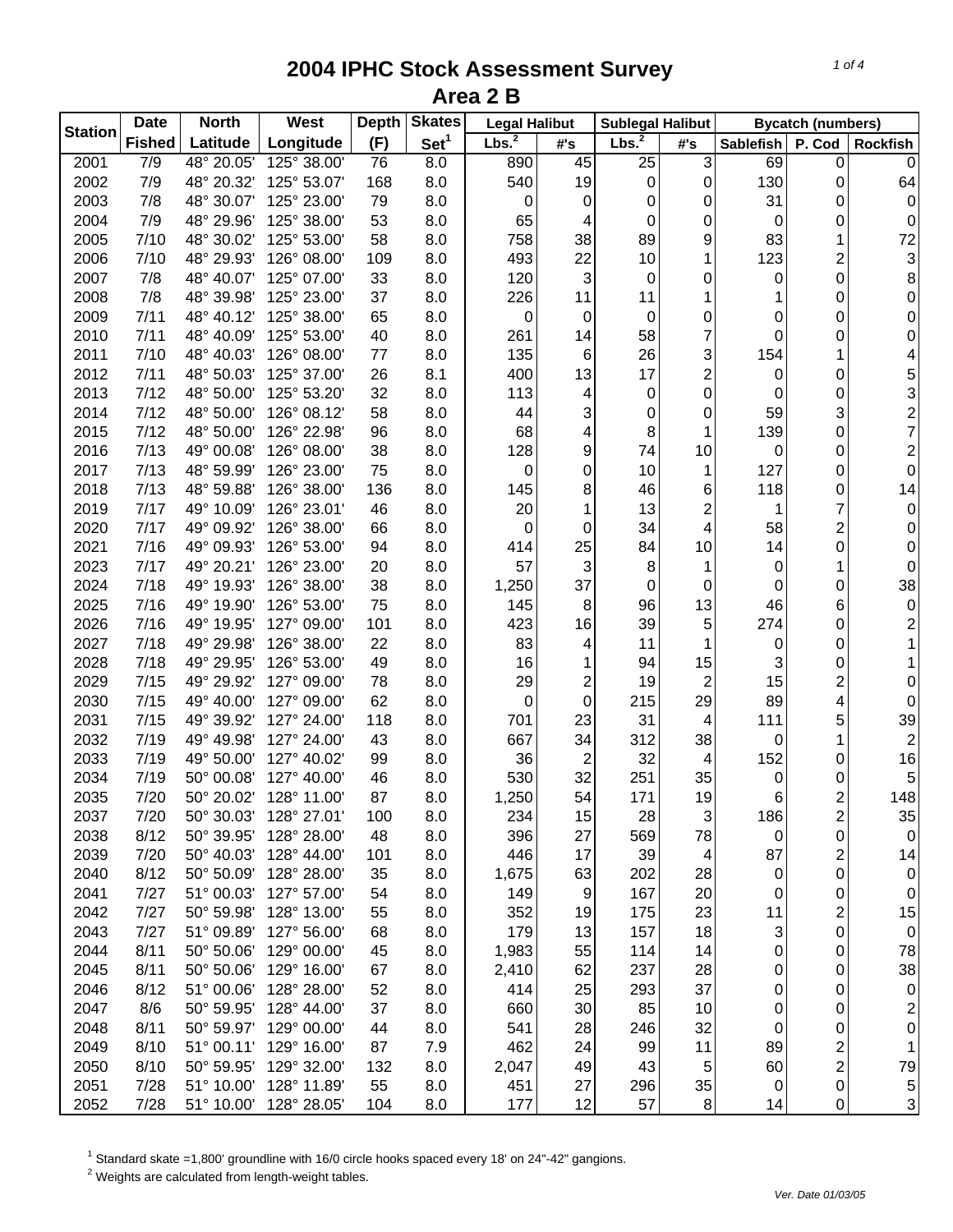| <b>Station</b> | <b>Date</b>   | <b>North</b> | West        | <b>Skates</b><br><b>Depth</b> |                  | <b>Legal Halibut</b> |                     | <b>Sublegal Halibut</b> |                         | <b>Bycatch (numbers)</b> |                  |                         |
|----------------|---------------|--------------|-------------|-------------------------------|------------------|----------------------|---------------------|-------------------------|-------------------------|--------------------------|------------------|-------------------------|
|                | <b>Fished</b> | Latitude     | Longitude   | (F)                           | Set <sup>1</sup> | Lbs. <sup>2</sup>    | $\#^{\centerdot}$ s | Lbs. <sup>2</sup>       | #'s                     | <b>Sablefish</b>         | P. Cod           | <b>Rockfish</b>         |
| 2053           | 8/6           | 51° 10.00'   | 128° 44.11' | 54                            | $\overline{8.0}$ | 145                  | 11                  | 727                     | 98                      | 0                        | 0                | $\pmb{0}$               |
| 2054           | 8/6           | 51° 10.05'   | 129° 00.00' | 73                            | 8.0              | 503                  | 27                  | 213                     | 25                      | 18                       | 2                | $\overline{\mathbf{c}}$ |
| 2055           | 8/10          | 51° 10.03'   | 129° 16.00' | 146                           | 8.0              | 741                  | 29                  | 55                      | 7                       | 76                       | 0                | 21                      |
| 2056           | 8/9           | 51° 10.08'   | 129° 32.00' | 154                           | 8.0              | 852                  | 40                  | 84                      | 9                       | 51                       | 0                | $\, 8$                  |
| 2057           | 7/23          | 51° 19.94'   | 127° 55.00' | 72                            | 8.0              | 362                  | 15                  | 97                      | 13                      | 4                        | 5                | 16                      |
| 2058           | 7/23          | 51° 19.95'   | 128° 11.00' | 47                            | 8.0              | 298                  | 16                  | 185                     | 28                      | $\overline{\mathbf{c}}$  | 2                | $\pmb{0}$               |
| 2059           | 7/28          | 51° 20.00'   | 128° 27.07' | 81                            | 8.0              | 98                   | 8                   | 63                      | 8                       | 15                       | 1                | 29                      |
| 2060           | 8/1           | 51° 19.91'   | 128° 41.40' | 108                           | 8.0              | 408                  | 23                  | 93                      | 12                      | 61                       | 0                | 30                      |
| 2061           | 8/5           | 51° 19.96'   | 128° 59.00' | 132                           | 8.0              | 321                  | 17                  | 61                      | $\overline{7}$          | 29                       | 0                | 46                      |
| 2062           | 8/5           | 51° 20.02'   | 129° 15.00' | 126                           | 8.0              | 284                  | 23                  | 293                     | 33                      | 48                       | 0                | 50                      |
| 2063           | 8/9           | 51° 20.07'   | 129° 31.00' | 109                           | 8.0              | 1,049                | 64                  | 191                     | 21                      | 62                       | 0                | 13                      |
| 2064           | 8/9           | 51° 20.07'   | 129° 47.00' | 131                           | 8.0              | 852                  | 37                  | 104                     | 11                      | 113                      | 0                | 15                      |
| 2065           | 7/23          | 51° 30.01'   | 128° 11.00' | 46                            | 8.0              | 1,108                | 35                  | 145                     | 21                      | 0                        | 0                | 54                      |
| 2066           | 8/1           | 51° 29.98'   | 128° 27.00' | 101                           | 8.0              | 0                    | 0                   | 0                       | 0                       | 46                       | 0                | 41                      |
| 2067           | 8/1           | 51° 30.00'   | 128° 43.05' | 44                            | 8.0              | 104                  | 7                   | 85                      | 12                      | 0                        | 0                | 0                       |
| 2068           | 8/5           | 51° 29.93'   | 128° 59.00' | 26                            | 8.0              | 378                  | 19                  | 67                      | 9                       | 0                        | 0                | 1                       |
| 2069           | 8/4           | 51° 29.98'   | 129° 15.00' | 27                            | 8.0              | 143                  | 8                   | 47                      | 6                       | 0                        | 0                | 1                       |
| 2070           | 8/4           | 51° 29.91'   | 129° 31.00' | 55                            | 8.0              | 2,383                | 95                  | 252                     | 32                      | 0                        | 0                | 118                     |
| 2071           | 8/3           | 51° 29.93'   | 129° 47.00' | 92                            | 8.0              | 1,366                | 70                  | 314                     | 37                      | 48                       | 0                | 147                     |
| 2072           | 8/3           | 51° 30.00'   | 130° 03.07' | 156                           | 8.0              | 896                  | 30                  | $\mathbf 0$             | 0                       | 112                      | 0                | 84                      |
| 2073           | 7/24          | 51° 40.00'   | 128° 25.97' | 78                            | 8.0              | 115                  | $\overline{7}$      | 100                     | 12                      | 4                        | 0                | 5                       |
| 2074           | 8/2           | 51° 39.94'   | 128° 59.00' | 29                            | 8.0              | 201                  | 13                  | 56                      | $\overline{7}$          | 0                        | 0                | $\pmb{0}$               |
| 2075           | 8/2           | 51° 40.07'   | 129° 15.00' | 30                            | 8.0              | 332                  | 15                  | 223                     | 26                      | 0                        | 0                | $\pmb{0}$               |
| 2076           | 8/4           | 51° 39.91'   | 129° 31.00' | 54                            | 8.0              | 569                  | 43                  | 477                     | 58                      | $\mathbf 0$              | 0                | $\pmb{0}$               |
| 2077           | 8/3           | 51° 39.80'   | 129° 47.00' | 134                           | 8.0              | 151                  | 9                   | 39                      | 4                       | 111                      | $\boldsymbol{0}$ | 33                      |
| 2078           | 7/24          | 51° 49.96'   | 128° 26.00' | 85                            | 8.0              | 38                   | 3                   | 72                      | 8                       | 14                       | 0                | 5                       |
| 2079           | 7/24          | 51° 50.00'   | 128° 41.95' | 59                            | 8.0              | 232                  | 18                  | 531                     | 70                      | 0                        | $\overline{c}$   | 0                       |
| 2080           | 8/2           | 51° 49.94'   | 128° 58.01' | 45                            | 8.0              | 433                  | 30                  | 287                     | 36                      | 0                        | $\mathbf 0$      | 32                      |
| 2081           | 7/26          | 51° 50.00'   | 129° 14.42' | 66                            | 8.0              | 250                  | 16                  | 278                     | 36                      | 0                        | 0                | $\boldsymbol{0}$        |
| 2082           | 7/26          | 51° 49.89'   | 129° 31.00' | 137                           | 8.0              | 314                  | 16                  | 69                      | 9                       | 47                       | 0                | 62                      |
| 2083           | 7/25          | 52° 00.00'   | 128° 41.94' | 89                            | 8.0              | 48                   | 3                   | 56                      | 7                       | 4                        | 0                | 21                      |
| 2084           | 7/25          | 52° 00.00'   | 128° 58.02' | 74                            | 8.0              | 487                  | 27                  | 376                     | 46                      | 0                        | 0                | 13                      |
| 2085           | 7/26          | 52° 00.00'   | 129° 14.00' | 96                            | 8.0              | 182                  | 11                  | 121                     | 15                      | 10                       | 0                | 22                      |
| 2086           | 7/25          | 52° 09.99'   | 128° 41.00' | 118                           | 8.0              | 356                  | 13                  | 11                      | $\overline{\mathbf{c}}$ | 11                       | 0                | 74                      |
| 2087           | 7/17          | 51° 40.03'   | 130° 03.29' | 192                           | 8.0              | 124                  | $\overline{7}$      | 29                      | 3                       | 112                      | 0                | 121                     |
| 2088           | 7/17          | 51° 39.98'   | 130° 19.30' | 143                           | 8.0              | 2,935                | 104                 | 36                      | 4                       | 52                       | 0                | 50                      |
| 2089           | 7/5           | 51° 49.98'   | 129° 47.09' | 141                           | 8.0              | 111                  | 6                   | 73                      | 10                      | 46                       | 0                | 15                      |
| 2090           | 7/17          | 51° 50.00'   | 130° 03.06' | 99                            | 8.0              | 2,167                | 75                  | 173                     | 20                      | 41                       | 13               | 101                     |
| 2091           | 7/16          | 51° 50.00'   | 130° 19.06' | 116                           | 8.0              | 2,187                | 82                  | 203                     | 27                      | 37                       | 0                | 95                      |
| 2093           | 7/15          | 51° 50.05'   | 130° 52.50' | 97                            | 8.0              | 5,543                | 105                 | 147                     | 17                      | 0                        | 0                | 100                     |
| 2094           | 7/5           | 52° 00.00'   | 129° 30.14' | 111                           | 8.0              | 1,073                | 32                  | 39                      | 5                       | 91                       | 1                | 113                     |
| 2095           | 7/5           | 52° 00.00'   | 129° 47.08' | 63                            | 8.0              | 2,554                | 96                  | 821                     | 109                     | 1                        | 0                | 42                      |
| 2096           | 7/16          | 51° 59.98'   | 130° 03.29' | 76                            | 8.1              | 946                  | 52                  | 707                     | 91                      | 0                        | 0                | $\pmb{0}$               |
| 2097           | 7/16          | 51° 59.97'   | 130° 19.05' | 192                           | 8.1              | 431                  | 10                  | 0                       | 0                       | 128                      | 0                | 3                       |
| 2098           | 7/15          | 52° 00.00'   | 130° 35.09' | 144                           | 8.0              | 1,335                | 55                  | 172                     | 23                      | 79                       | 3                | 12                      |
| 2099           | 7/14          | 51° 59.95'   | 130° 52.02' | 99                            | 8.0              | 3,969                | 86                  | 293                     | 37                      | 0                        | 1                | 13                      |
| 2100           | 7/6           | 52° 10.00'   | 128° 57.09' | 92                            | 8.0              | 402                  | 17                  | 230                     | 27                      | 1                        | 0                | 50                      |
| 2101           | 7/6           | 52° 10.00'   | 129° 14.05' | 95                            | 8.0              | 62                   | 1                   | 16                      | $\overline{c}$          | 14                       | 0                | $\overline{7}$          |
| 2102           | 7/4           | 52° 10.00'   | 129° 30.11' | 114                           | 8.0              | 181                  | $\,6$               | 6                       | 1                       | 57                       | 0                | 65                      |
| 2103           | 7/4           | 52° 09.98'   | 129° 46.00' | 112                           | 8.0              | 771                  | 16                  | 46                      | 5                       | $\mathbf 1$              | 1                | 44                      |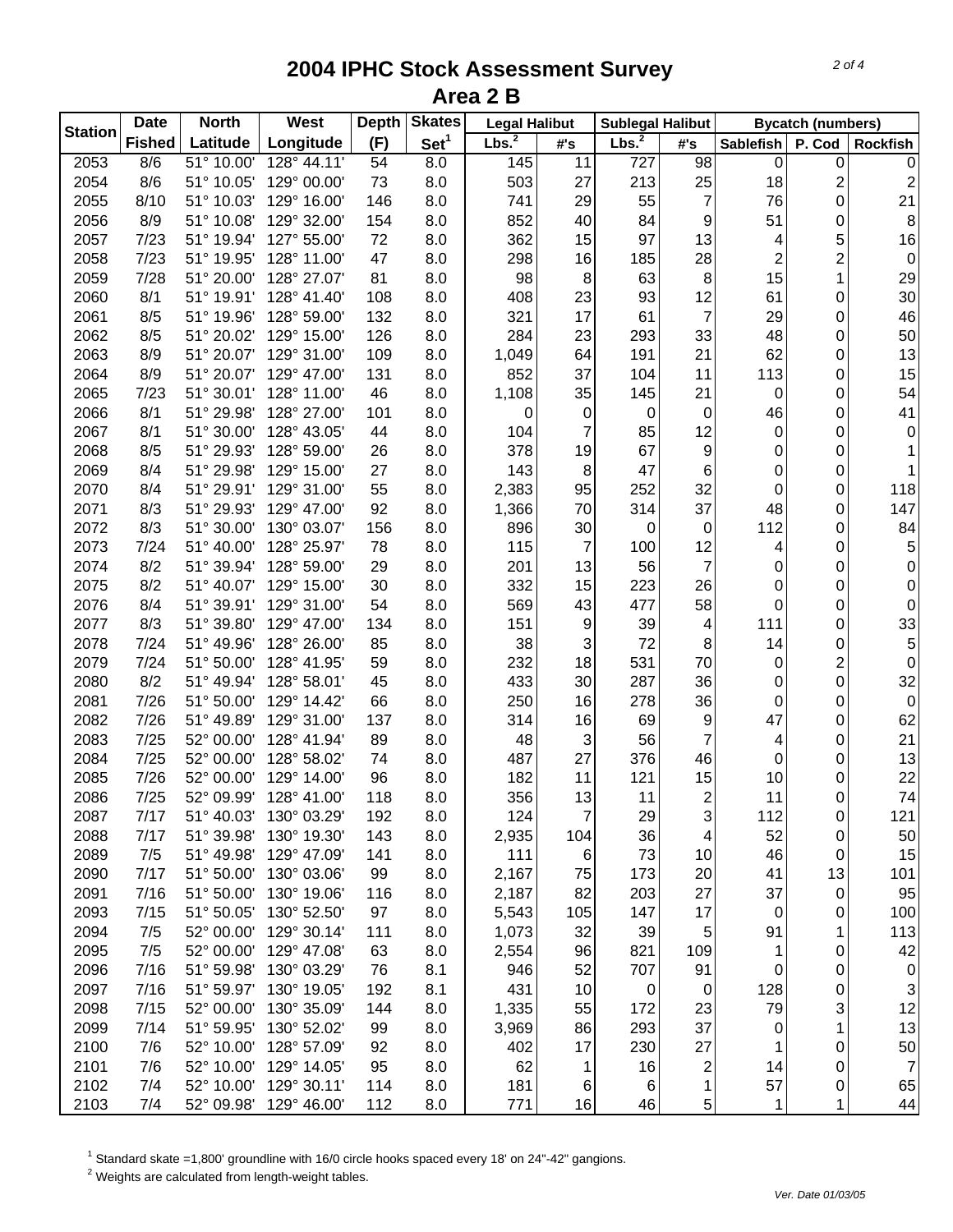| <b>Station</b> | <b>Date</b><br><b>North</b> |            | <b>West</b> | <b>Skates</b><br><b>Depth</b> |                  | <b>Legal Halibut</b> |                 | <b>Sublegal Halibut</b> |                         | <b>Bycatch (numbers)</b> |                         |                         |
|----------------|-----------------------------|------------|-------------|-------------------------------|------------------|----------------------|-----------------|-------------------------|-------------------------|--------------------------|-------------------------|-------------------------|
|                | <b>Fished</b>               | Latitude   | Longitude   | (F)                           | Set <sup>1</sup> | Lbs. <sup>2</sup>    | #'s             | Lbs. <sup>2</sup>       | #'s                     | <b>Sablefish</b>         | P. Cod                  | Rockfish                |
| 2104           | $\overline{7/2}$            | 52° 10.02' | 130° 03.47' | 97                            | 8.0              | 594                  | $\overline{34}$ | 588                     | 69                      | $\boldsymbol{0}$         | 0                       | $\mathbf{1}$            |
| 2105           | 7/2                         | 52° 10.00' | 130° 18.97' | 220                           | 8.0              | 51                   | 1               | $\mathbf 0$             | $\mathbf 0$             | 173                      | 0                       | 17                      |
| 2106           | 7/14                        | 52° 09.97' | 130° 35.11' | 104                           | 8.0              | 2,552                | 114             | 463                     | 54                      | 10                       | $\overline{c}$          | 17                      |
| 2107           | 7/14                        | 52° 10.01' | 130° 52.02' | 121                           | 8.0              | 1,912                | 84              | 61                      | 8                       | 21                       | 1                       | 5                       |
| 2108           | 7/6                         | 52° 19.97' | 129° 13.34' | 75                            | 8.0              | 554                  | 32              | 221                     | 27                      | 0                        | 4                       | 128                     |
| 2109           | 7/4                         | 52° 20.04' | 129° 29.88' | 93                            | 8.0              | 649                  | 20              | 114                     | 14                      | 13                       | $\overline{c}$          | 28                      |
| 2110           | 7/3                         | 52° 19.98' | 129° 45.98' | 113                           | 8.0              | 1,144                | 46              | 244                     | 28                      | 1                        | 1                       | 68                      |
| 2111           | 7/3                         | 52° 19.96' | 130° 02.79' | 119                           | 8.0              | 400                  | 18              | 123                     | 16                      | 1                        | 4                       | 49                      |
| 2112           | 7/2                         | 52° 20.06' | 130° 18.98' | 194                           | 8.0              | 643                  | 17              | 0                       | 0                       | 134                      | 0                       | 32                      |
| 2113           | 7/13                        | 52° 20.00' | 130° 35.09' | 90                            | 8.0              | 2,176                | 85              | 174                     | 22                      | 0                        | 5                       | 43                      |
| 2114           | 7/13                        | 52° 20.05' | 130° 52.10' | 78                            | 8.0              | 806                  | 48              | 447                     | 51                      | 3                        | $\overline{\mathbf{c}}$ | $\mathbf 0$             |
| 2115           | 7/7                         | 52° 29.98' | 129° 31.80' | 47                            | 8.0              | 946                  | 24              | 40                      | 6                       | 0                        | $\mathbf 0$             | 33                      |
| 2116           | 7/7                         | 52° 29.98' | 129° 45.80' | 97                            | 8.0              | 1,365                | 60              | 101                     | 11                      | 27                       | 11                      | 36                      |
| 2117           | 7/3                         | 52° 30.01' | 130° 01.88' | 147                           | 8.0              | 947                  | 32              | 16                      | $\overline{\mathbf{c}}$ | 18                       | $\mathbf 0$             | 64                      |
| 2118           | 7/12                        | 52° 29.98' | 130° 18.97' | 144                           | 8.0              | 905                  | 25              | 36                      | 5                       | 41                       | 3                       | 38                      |
| 2119           | 7/12                        | 52° 30.00' | 130° 34.84' | 66                            | 8.0              | 1,249                | 61              | 415                     | 50                      | 0                        | $\overline{\mathbf{c}}$ | 28                      |
| 2120           | 7/13                        | 52° 29.98' | 130° 52.06' | 59                            | 8.0              | 2,236                | 64              | 76                      | 9                       | 0                        | 0                       | 32                      |
| 2121           | 7/7                         | 52° 40.01' | 129° 45.96' | 101                           | 8.0              | 2,049                | 91              | 231                     | 29                      | 24                       | 5                       | 32                      |
| 2122           | 7/11                        | 52° 39.99' | 130° 01.98' | 146                           | 8.0              | 298                  | 9               | 0                       | 0                       | 77                       | 0                       | 12                      |
| 2123           | 7/11                        | 52° 40.02' | 130° 19.05' | 119                           | 8.0              | 244                  | 8               | 34                      | 4                       | 32                       | 6                       | 107                     |
| 2124           | 7/12                        | 52° 40.00' | 130° 35.05' | 79                            | 8.0              | 2,460                | 91              | 184                     | 21                      | 14                       | $\overline{\mathbf{c}}$ | 56                      |
| 2125           | 7/8                         | 52° 50.00' | 130° 02.09' | 142                           | 8.0              | 99                   | 3               | 9                       | 1                       | 75                       | 0                       | 21                      |
| 2126           | 7/11                        | 52° 50.01' | 130° 18.98' | 113                           | 8.0              | 548                  | 18              | 50                      | 7                       | 16                       | 0                       | 57                      |
| 2127           | 7/8                         | 52° 59.96' | 129° 45.09' | 123                           | 8.0              | 120                  | $\,6$           | 8                       | 1                       | 30                       | 0                       | $\boldsymbol{9}$        |
| 2128           | 7/8                         | 52° 59.98' | 130° 02.25' | 103                           | 8.0              | 519                  | 17              | 44                      | 5                       | 3                        | 1                       | 36                      |
| 2129           | 6/2                         | 52° 29.42' | 131° 07.99' | 50                            | 5.8              | 1,165                | 52              | 376                     | 54                      | 0                        | 0                       | 3                       |
| 2130           | 6/1                         | 52° 29.70' | 131° 25.00' | 69                            | 8.0              | 113                  | 4               | 14                      | 2                       | 0                        | 0                       | $\overline{7}$          |
| 2131           | 6/2                         | 52° 40.20' | 130° 52.04' | 51                            | 8.0              | 488                  | 20              | 218                     | 35                      |                          | 0                       | 1                       |
| 2132           | 6/2                         | 52° 40.04' | 131° 08.03' | 38                            | 8.0              | 782                  | 33              | 286                     | 44                      | 0                        | 0                       | 1                       |
| 2133           | 6/3                         | 52° 49.78' | 130° 35.02' | 61                            |                  | 287                  | 18              | 144                     | 18                      | 0<br>0                   | 0                       | $\overline{7}$          |
| 2134           | 6/3                         | 52° 49.77' | 130° 52.02' | 27                            | 8.0              | 433                  | 20              | 111                     | 15                      | 0                        | 0                       | $\mathsf{O}\xspace$     |
|                | 6/22                        | 53° 00.08' | 130° 17.99' |                               | 8.0              |                      |                 |                         |                         |                          |                         |                         |
| 2135           |                             |            |             | 116                           | 8.0              | 388                  | 15              | 16                      | $\overline{\mathbf{c}}$ | 33                       | 1                       | 85                      |
| 2136           | 6/22                        | 52° 59.78' | 130° 35.00' | 52                            | 8.0              | 77                   | 6               | 133                     | 20                      | 3                        | 1                       | $\pmb{0}$               |
| 2137           | 6/22                        | 53° 09.78' | 130° 18.05' | 91                            | 8.0              | 837                  | 32              | 125                     | 18                      | 0                        | 1                       | 35                      |
| 2138           | 6/21                        | 53° 10.14' | 130° 35.00' | 104                           | 8.0              | 132                  | 6               | 36                      | 5                       | 6                        | 1                       | 16                      |
| 2139           | 6/21                        | 53° 09.77' | 130° 52.00' | 59                            | 8.0              | 208                  | 12              | 101                     | 12                      | 0                        | 0                       | $\pmb{0}$               |
| 2140           | 6/23                        | 53° 19.84' | 130° 18.01' | 57                            | 8.0              | 1,602                | 87              | 589                     | 76                      | 0                        | 3                       | 12                      |
| 2141           | 6/23                        | 53° 19.77' | 130° 34.98' | 45                            | 8.0              | 730                  | 35              | 810                     | 101                     | 0                        | 0                       | 63                      |
| 2142           | 6/21                        | 53° 19.76' | 130° 52.00' | 77                            | 8.0              | 501                  | 24              | 69                      | 8                       | 0                        | 8                       | $\overline{c}$          |
| 2143           | 6/14                        | 53° 19.67' | 132° 49.06' | 75                            | 8.0              | 1,111                | 42              | 609                     | 83                      | 0                        | 0                       | 27                      |
| 2144           | 6/14                        | 53° 20.20' | 133° 06.00' | 131                           | 8.0              | 1,161                | 29              | 60                      | $\overline{7}$          | 41                       | 0                       | 5                       |
| 2145           | 6/20                        | 53° 29.77' | 130° 51.99' | 52                            | 8.0              | 350                  | 25              | 320                     | 42                      | 5                        | 11                      | $\mathbf 0$             |
| 2146           | 6/14                        | 53° 29.81' | 133° 06.00' | 213                           | 8.0              | 436                  | 17              | 18                      | 3                       | 164                      | 0                       | 152                     |
| 2147           | 6/20                        | 53° 39.50' | 130° 35.40' | 28                            | 8.0              | 512                  | 27              | 300                     | 43                      | 0                        | 5                       | 4                       |
| 2148           | 6/20                        | 53° 39.72' | 130° 52.02' | 27                            | 8.0              | 428                  | 24              | 307                     | 44                      | 0                        | 0                       | $\overline{\mathbf{c}}$ |
| 2149           | 6/15                        | 53° 39.56' | 133° 07.00' | 81                            | 8.0              | 1,542                | 54              | 476                     | 65                      | 0                        | 1                       | 73                      |
| 2150           | 6/19                        | 53° 49.74' | 130° 52.03' | 49                            | 8.0              | 1,075                | 66              | 513                     | 63                      | 0                        | 40                      | $\pmb{0}$               |
| 2151           | 6/15                        | 53° 59.95' | 133° 24.99' | 42                            | 8.0              | 556                  | 24              | 276                     | 37                      | 1                        | 0                       | 53                      |
| 2152           | 6/4                         | 54° 10.28' | 130° 35.02' | 58                            | 8.0              | 162                  | 10              | 187                     | 23                      | 0                        | 1                       | $\sqrt{2}$              |
| 2153           | 6/16                        | 54° 09.98' | 131° 59.85' | 39                            | 8.0              | 234                  | 15              | 855                     | 121                     | 0                        | 0                       | $\mathsf{O}\xspace$     |